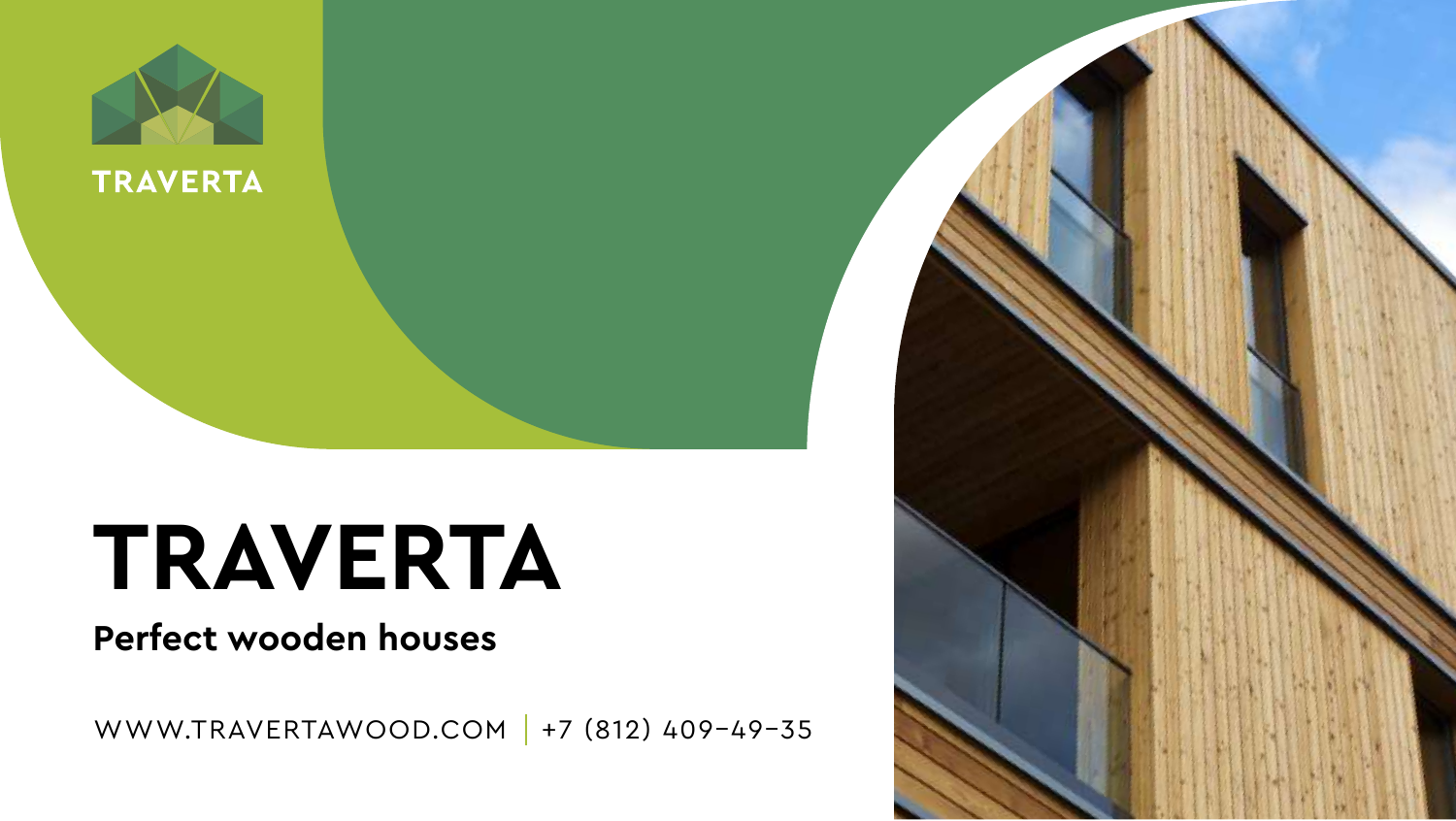### **Production of CLT-panels**

- **Own production on equipment leading European manufacturers – Ledinek, Imeas, SCM Group**
- **Manufacturing facilities provide annual production 100 000 m3**
- **Modern production technologies and environmentally friendly products high quality**



Average cost **570 €** / m<sup>3</sup>

Production time from 1 month



European Technical Assessment ETA-21/0781 dated 04/10/2021 issued by a member of the European Organization of Institutions according to technical assessments (European Organization for Technical Assessments – EOTA) in accordance with the procedure established by this organization and the European Commission.

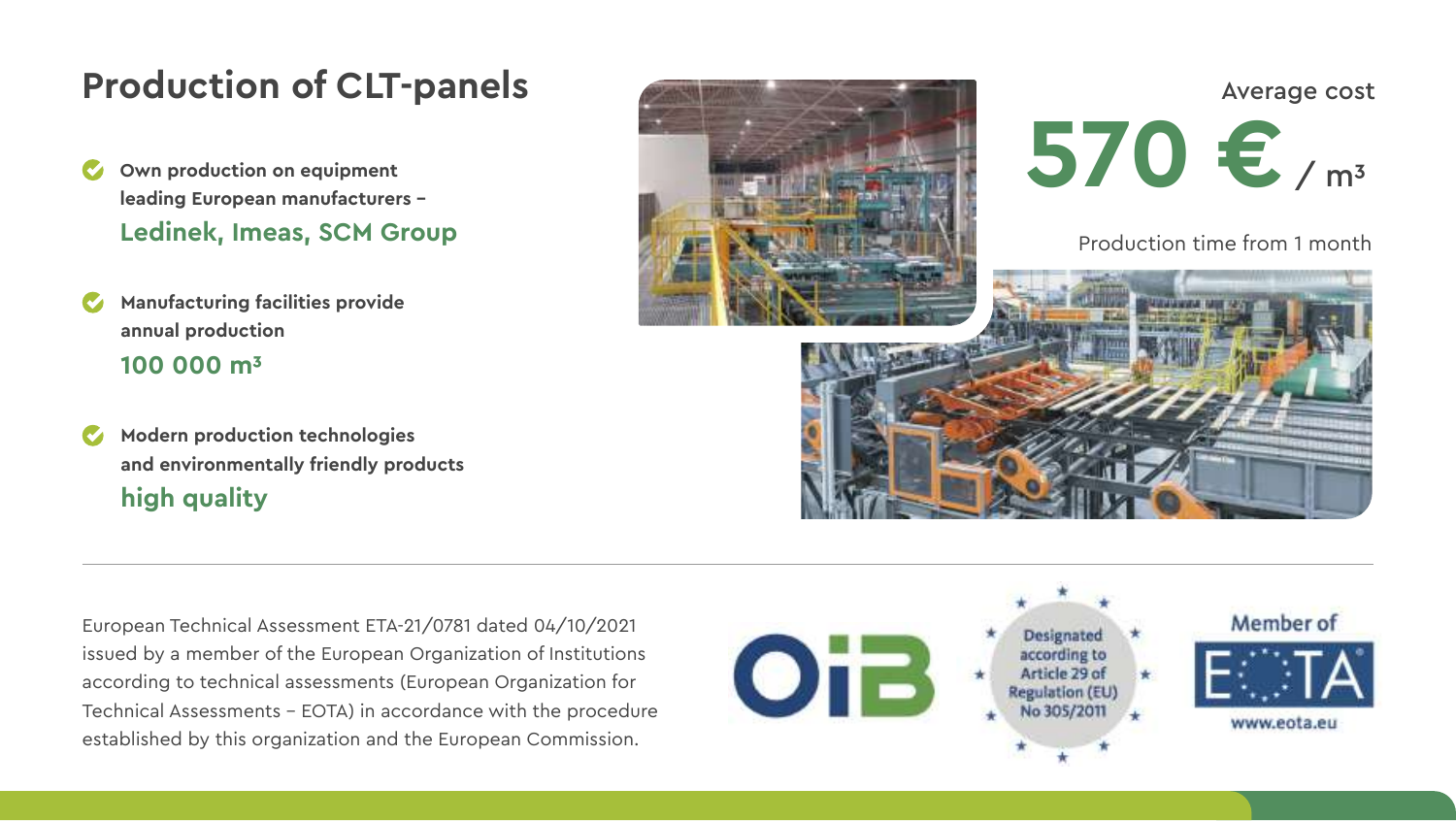### **CLT technology CLT** technology **CLT CLT CLT CLT CLT CLT CLT CLT CLT CLT CLT CLT CLT CLT CLT CLT CLT CLT CLT CLT CLT CLT CLT CLT CLT CLT CLT CLT CLT CLT CLT C**

The raw material is natural moisture edged board. It is subjected to chamber drying (12%), carefully selected for the absence of defects and hidden defects and calibrated on a planer.

The workpieces are sorted (lamellas with the most beautiful texture go to the outer layers), spliced onto a mini-thorn and cut to a given length, after which they are laid in layers mutually perpendicular, i.e. 90 degrees relative to each other.

Glue is applied between the lamellas, after which the workpiece is glued together under pressure into a single array. Adhesive systems do not contain formaldehyde and absolutely harmless.





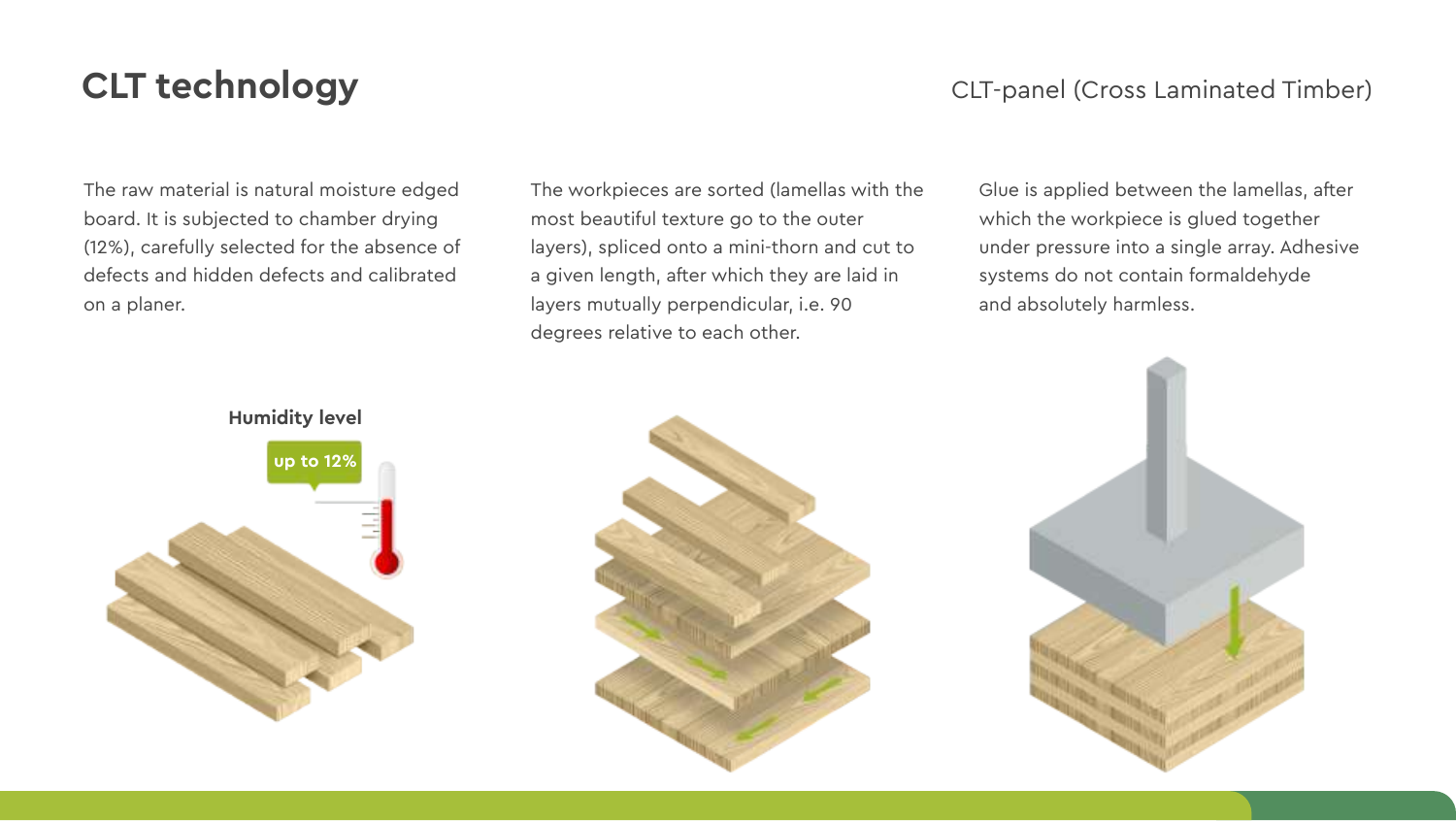### **Advantages of CLT-panels**



#### Organic concrete substitute

CLT panels withstand enormous loads, keeping its size and shape.

lighter than concrete lighter than steel





#### Environmental friendliness

Natural wood panels "breathe" due to excellent heat transfer, natural balance of moisture and vapor permeability.



#### Thermal efficiency

The solidity of the structures of the walls, floor and ceiling ensure the complete absence of cold bridges. Houses made of CLT boards are windproof and are non-freezing.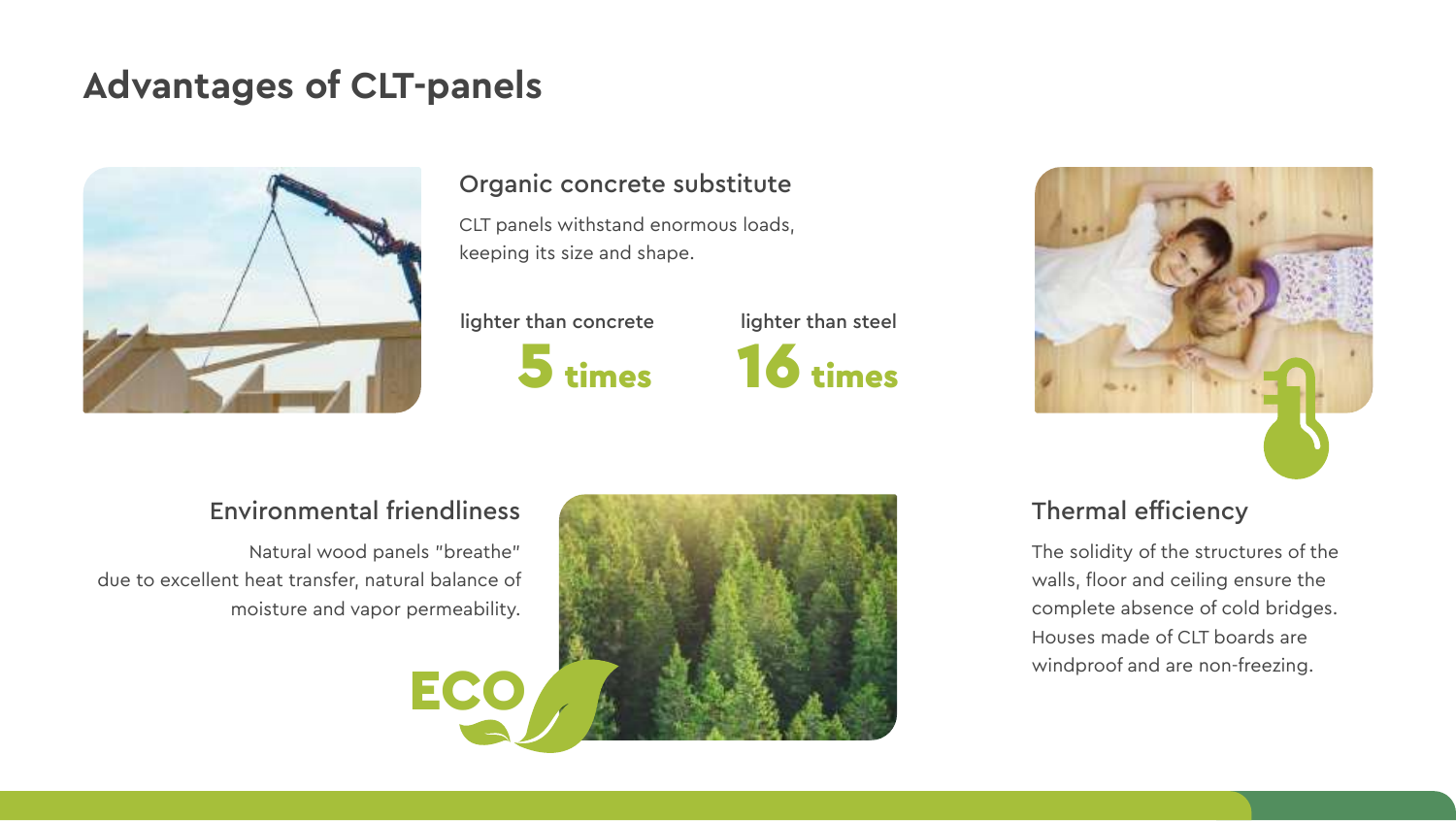#### Security

CLT boards offer impressive fire resistance, dimensional stability and static strength in all directions.

seismic resistance

7–8 points

#### burning rate





#### Versatility

CLT-panels are used for walls, interfloor ceilings, warm roofs, are combined with any facing material, adapt to any architectural style.





### Finished finish

Possibility of full factory finishing of walls, ceilings and distribution of engineering networks.

> 100% factory readiness

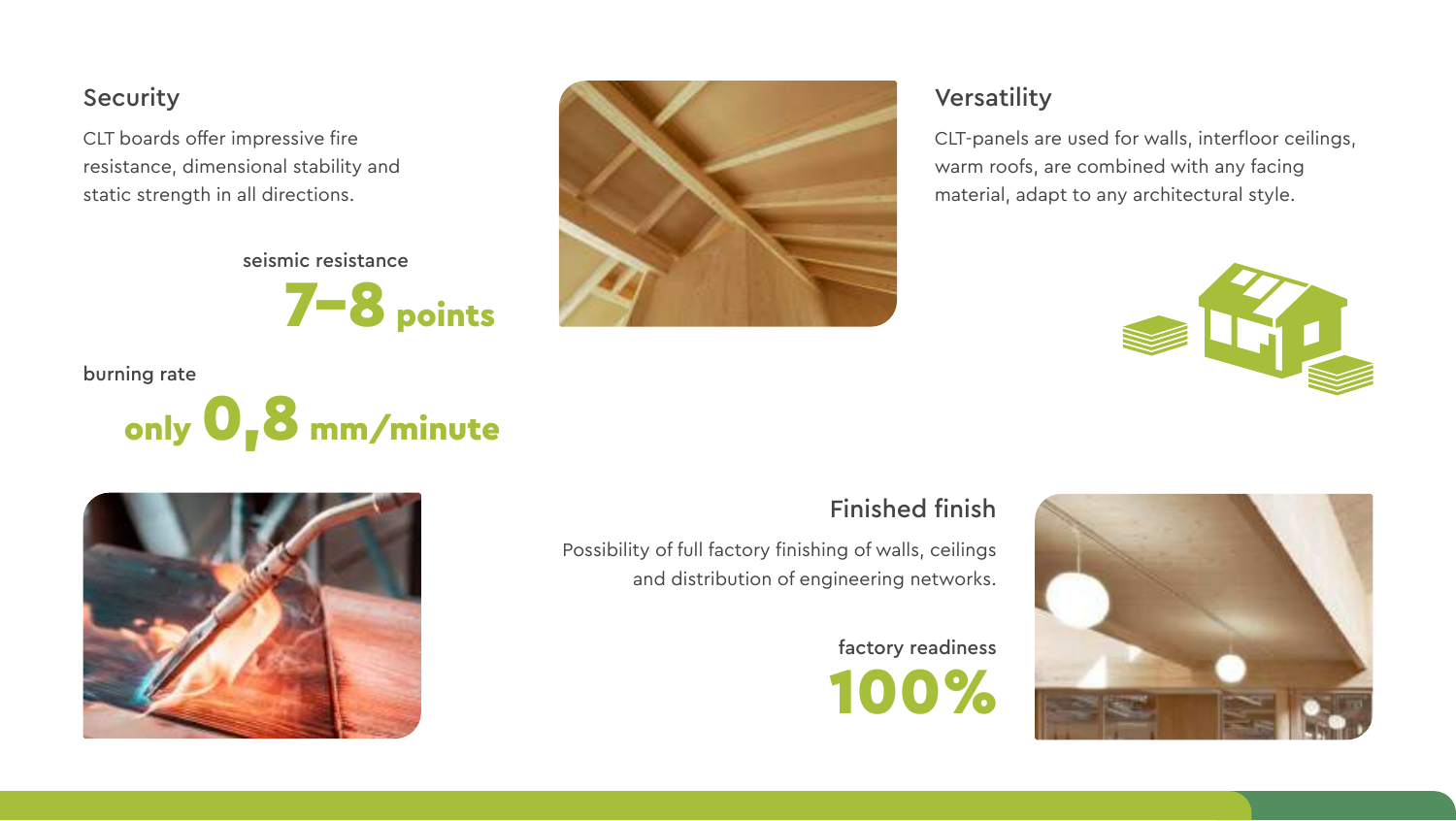### **GrO Thermo innovation in construction**

#### GrO Thermo — insulated external wall CLT-panel

This is a CLT composite panel, in which part of the inner lamellas is replaced with insulation. The insulation layer is glued and pressed into the CLT-panel in the same way as wood.

- **100% factory readiness interior and exterior decoration**
- **Channels provided for engineering communications**

### **Technical specifications of GrO Thermo**

|  | Length          | Width          | <b>Thickness</b> | R (thermal resistance) |
|--|-----------------|----------------|------------------|------------------------|
|  | up to 11 meters | up to 3 meters | 206 mm           | 3.2                    |
|  |                 |                | 286 mm           | 7,5                    |

- \* The required coefficient of thermal resistance (R) for the regions of St. Petersburg and Moscow is  $R = 3.2$ . Therefore, it is possible to use GrO Thermo plates during the construction of facilities in regions with temperatures up to -70 °C.
- Thermal insulation equivalent to 300 mm of laminated timber. \*

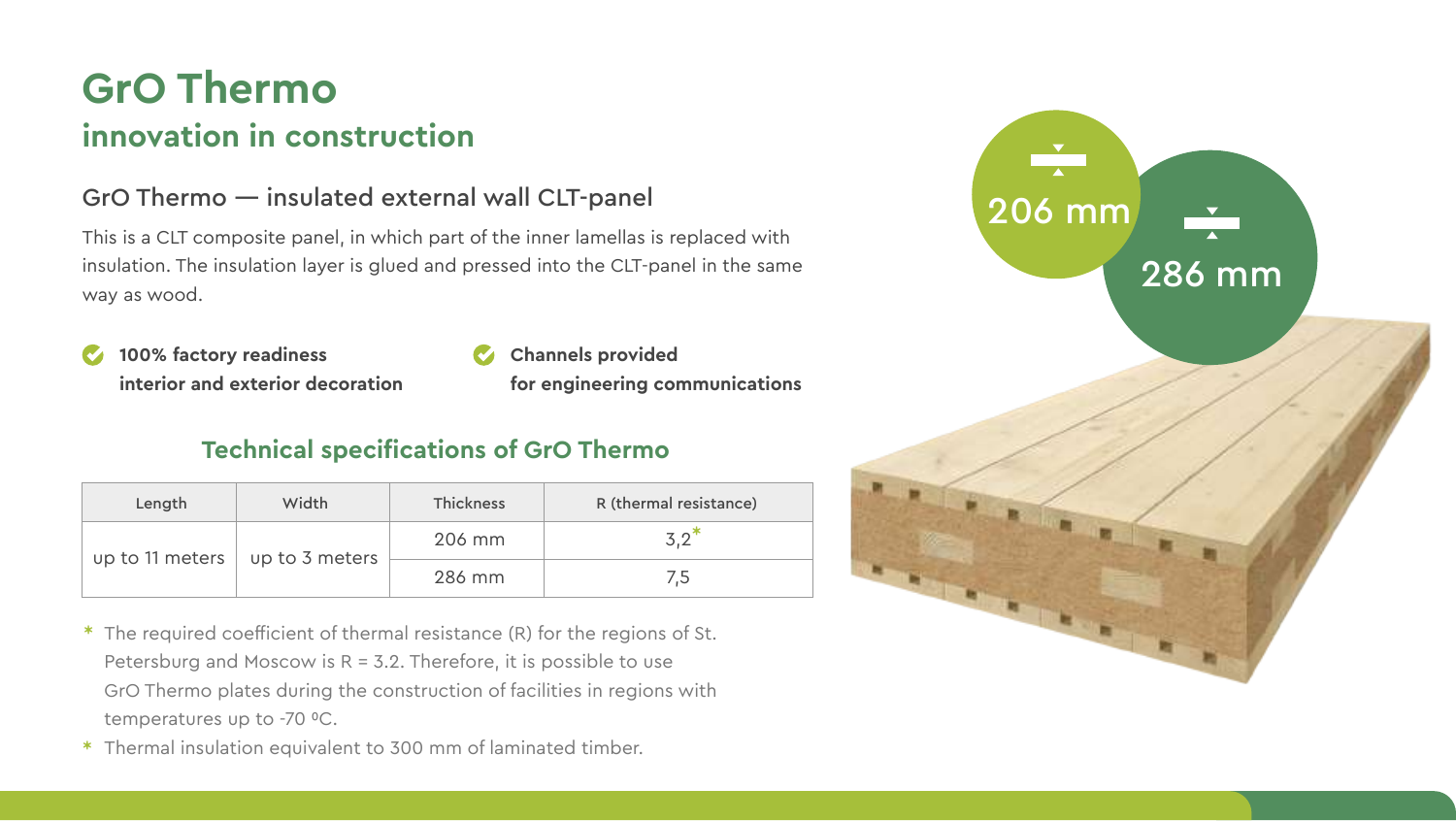#### Insulation used in GrO Thermo

The choice of insulation is determined by the required parameters of the thermal resistance of the outer walls for a particular climatic zone. Natural wood insulation or PIR insulation is most often used.

#### **Wood insulation**

Wood insulation is a natural material, 94% pine. It is designed to create effective and environmentally friendly sound / thermal insulation of the house, as well as its wind protection. The wood heat insulator has excellent vapor permeability, does not accumulate moisture, so fungus and mold do not appear on it. Low thermal conductivity does not allow heat to escape outside, and cold to penetrate inside.

#### **PIR insulation**

The possibility of producing a material with exceptional thermal conductivity from polyurethane, along with a whole set of special qualities, makes this material one of the most popular insulation materials. More than 95% of the volume of the material is made up of closed rigid non-combustible cells filled with an inert gas. It is due to its structure that PIR has a low coefficient of thermal conductivity, increased strength, high fire-fighting characteristics, as well as a long service life without losing its qualities.

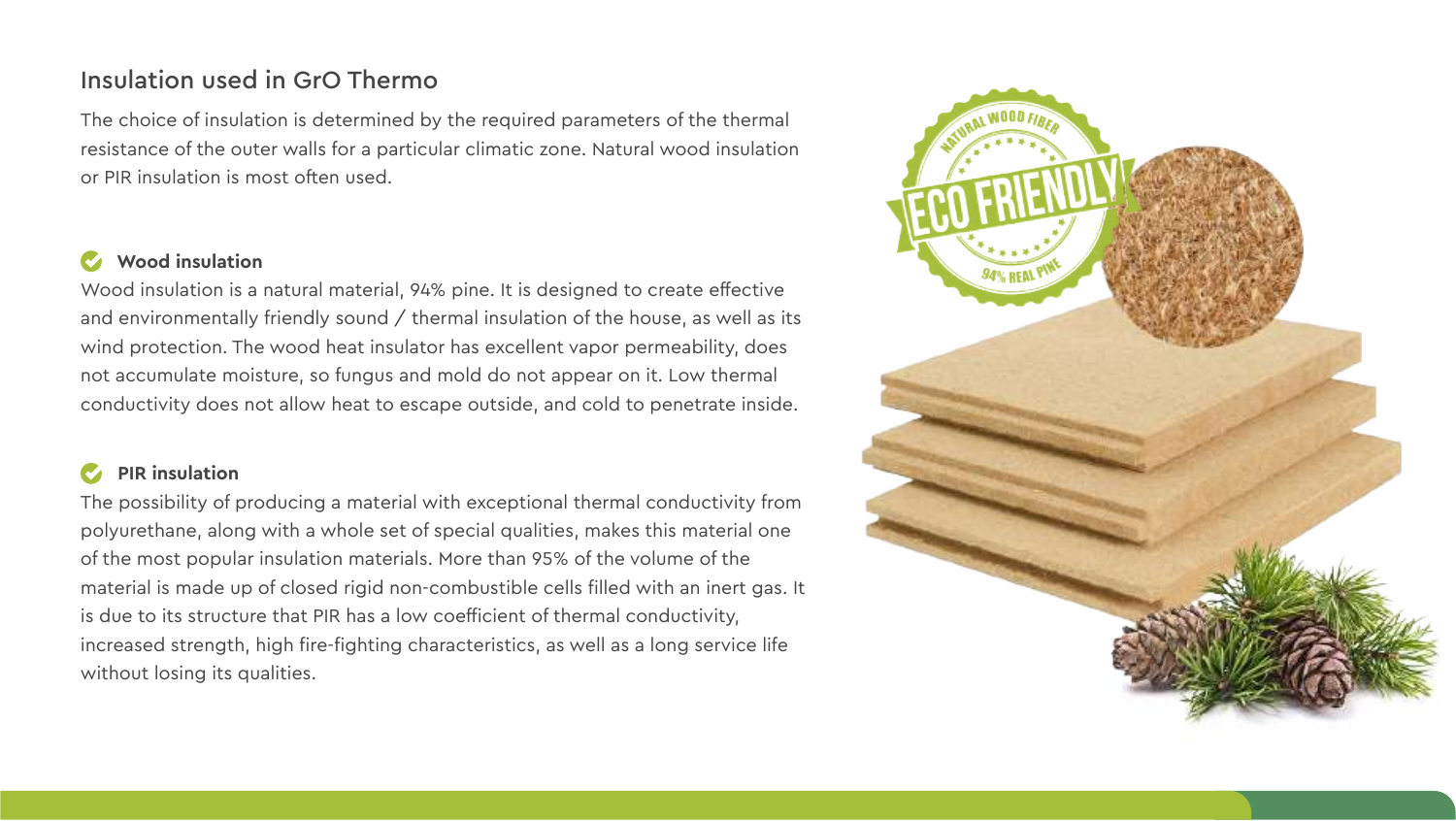### **GrO Thermo in the exterior and interior**

The production facilities of our company allow us to provide a wide range of options for finishing external and internal walls.

- *C* Surface grinding CLT
- *C* Cutting different types of chamfers on the front
- **Front lamella brushing**
- **Providing high quality painting**



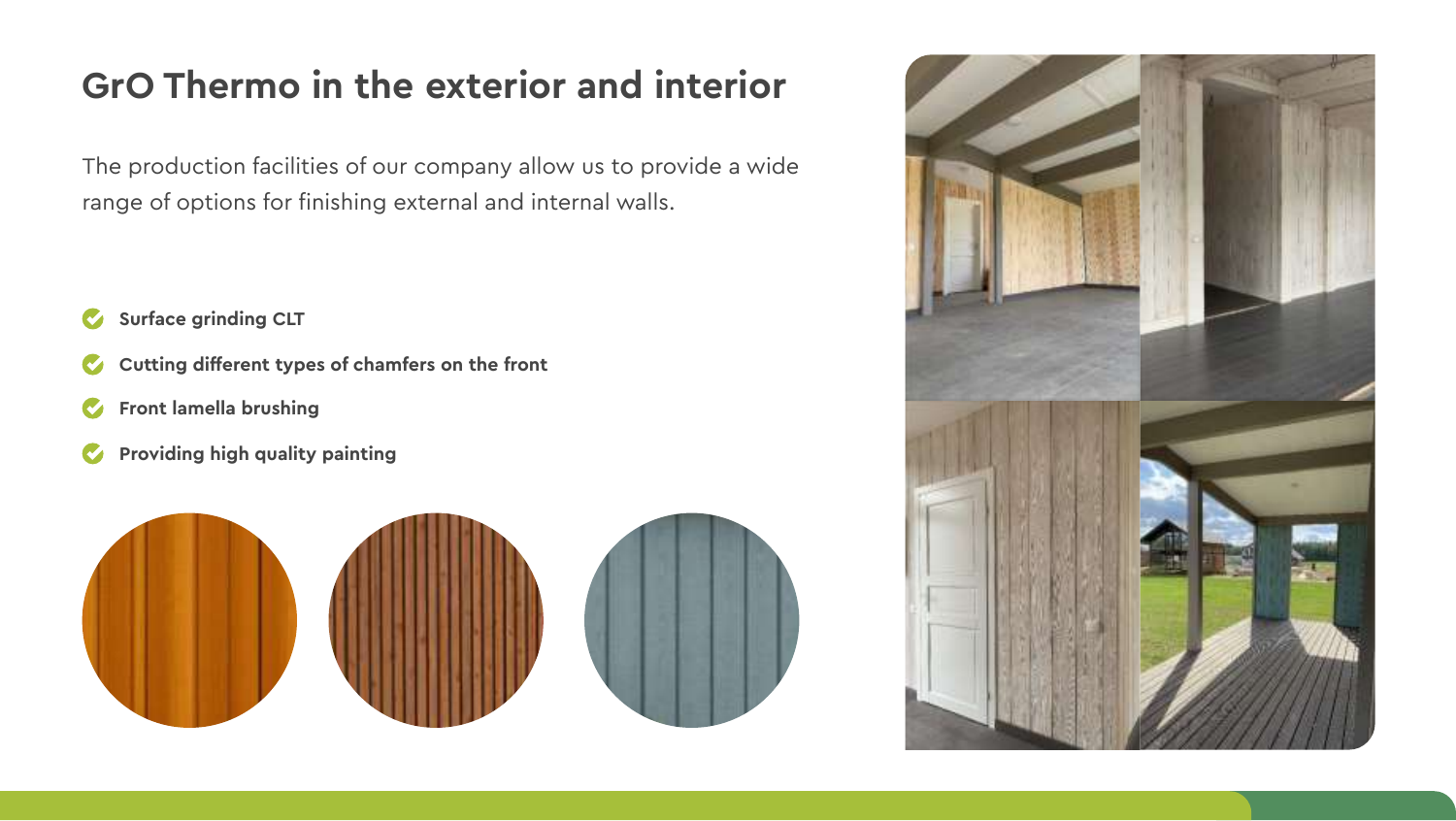### **Glued laminated timber pine and Altai cedar**

In the manufacture of building materials, we use a century-old forest growing in an ecologically clean region of Russia – Altai region.

#### **Altai cedar**

Altai cedar is a unique and rare building material with medicinal and antibacterial properties. Each house made of Altai cedar becomes a unique and exclusive piece of architectural art.

#### **Pine**

Pine was and remains a kind of leader and flagship among coniferous wood building materials. Pine lumber has always been famous for its environmental friendliness and enviable durability. Ease of processing allows the use of pine materials for the manufacture of complex structural elements.

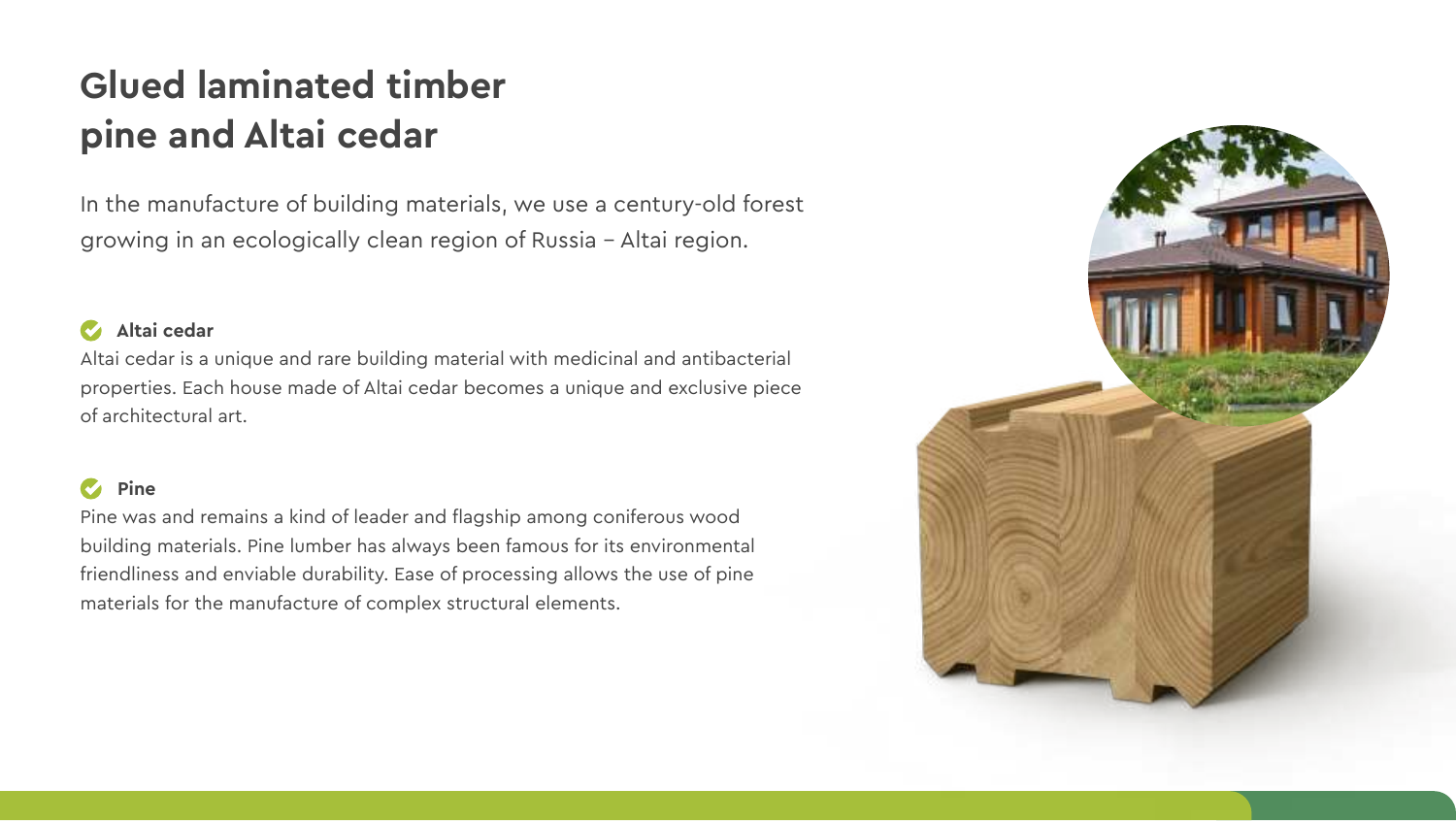### **Dry board**

For the manufacture of boards, deciduous and coniferous species of trees are used, mainly pine and spruce wood. Pine and spruce boards are highly durable, due to the high resin content, the material is resistant to decay, and during interior decoration the room is filled with a coniferous aroma.

#### *C* Cut dry board

Edged board is lumber, which is obtained as a result of sawing a log into rectangular canvases with smooth edges.

#### **Surfaced dry board**

A planed board is an edged board that has been processed on all four sides. It has a regular geometric shape and smooth surfaces.

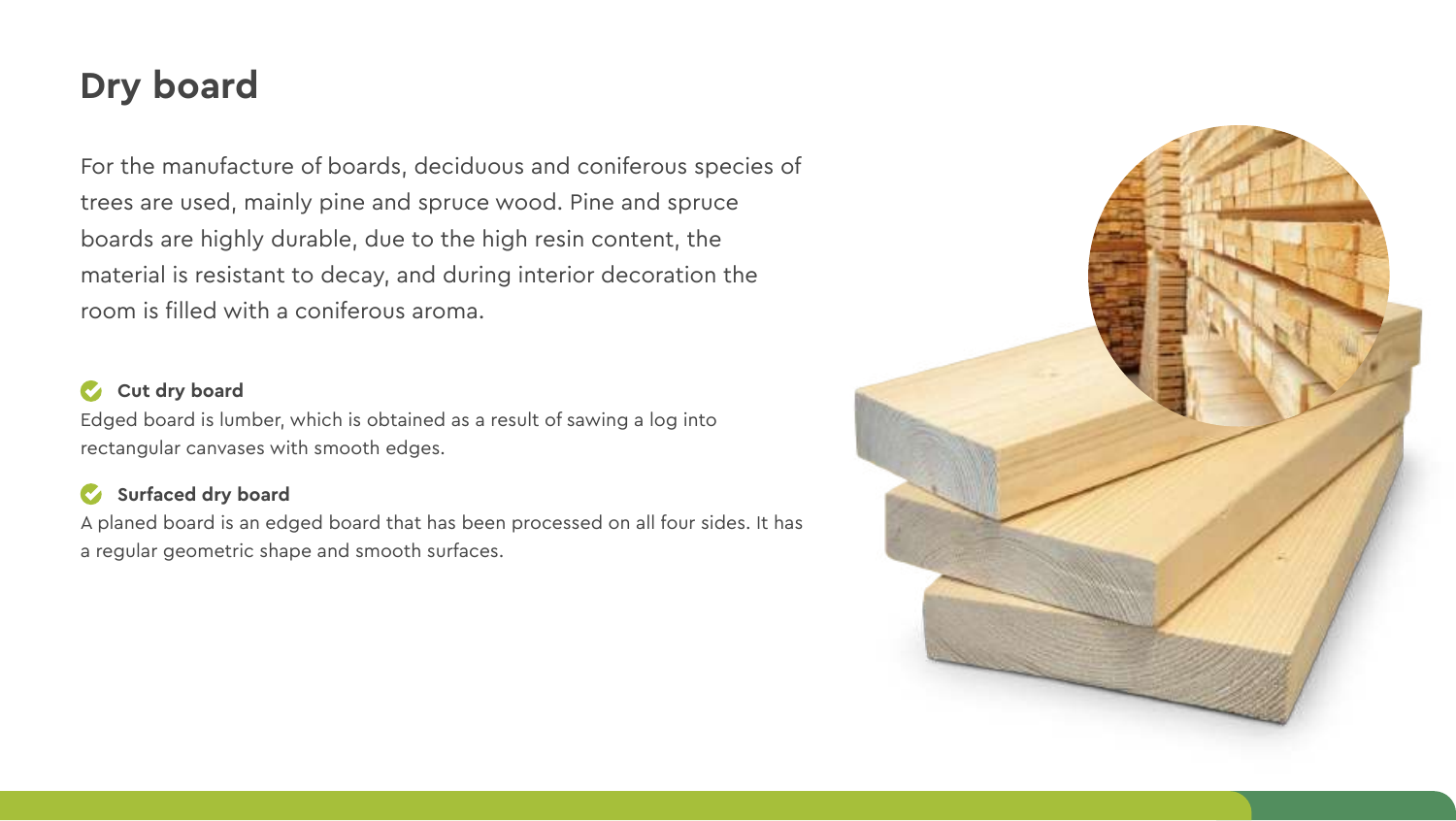### **Individual design**

We provide services for the professional design of residential buildings and commercial real estate.

We have many years of experience working with a team of specialists: experienced architects, designers and engineers will develop a project of any level of complexity.

**Designing "from scratch" with the formation of technical specifications from the architect**

Planning solutions, facades, sections

**3D rendering**

Photorealistic rendering in 3DS Max

#### **Development of a complete set of project documentation**

Working documentation of sections of architectural and structural solutions, reinforced concrete and metal structures, external and internal engineering networks.

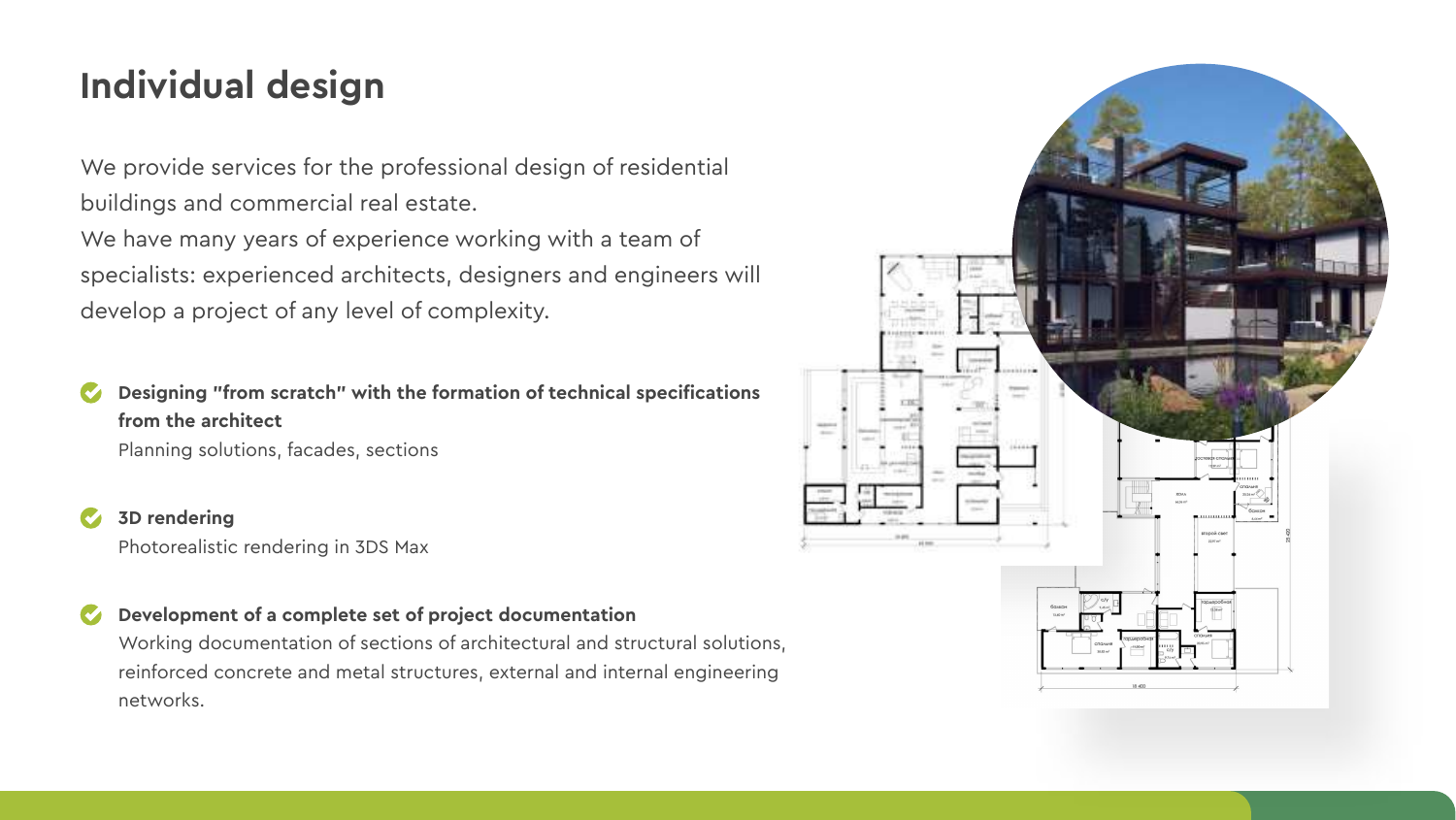### **Modular houses from GrO Termo/CLT** These are just some of the layout options

that our company implements.







| Square            | Proportions   Bedrooms   Bathrooms |  |
|-------------------|------------------------------------|--|
| 60 m <sup>2</sup> | $9.6 \times 6.75$                  |  |



| Square            | Proportions   Bedrooms   Bathrooms |         |
|-------------------|------------------------------------|---------|
| 75 m <sup>2</sup> | $12 \times 6.75$                   | $1 - 2$ |



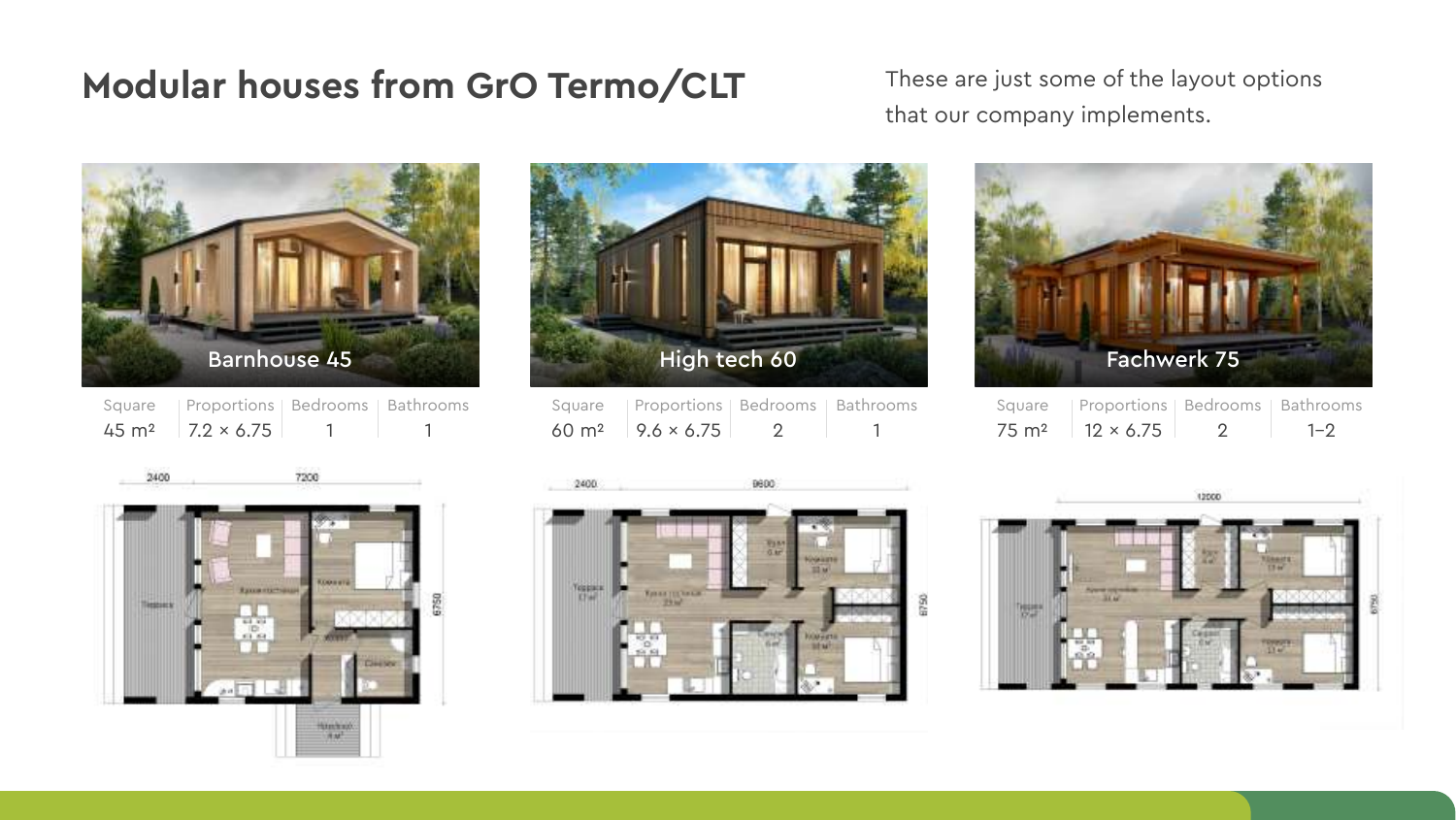

| Square | Proportions   Bedrooms   Bathrooms   |  |  |
|--------|--------------------------------------|--|--|
|        | $105 \text{ m}^2$ 16.8 $\times$ 6.75 |  |  |



| Square | Proportions   Bedrooms   Bathrooms  |   |  |
|--------|-------------------------------------|---|--|
|        | $120 \text{ m}^2$ 9.6 $\times$ 6.75 | ᠘ |  |



Square 150 m2 Proportions Bedrooms Bathrooms  $12 \times 6.75$  $\overline{A}$ 2



1st floor





2nd floor

1st floor



cen-

2nd floor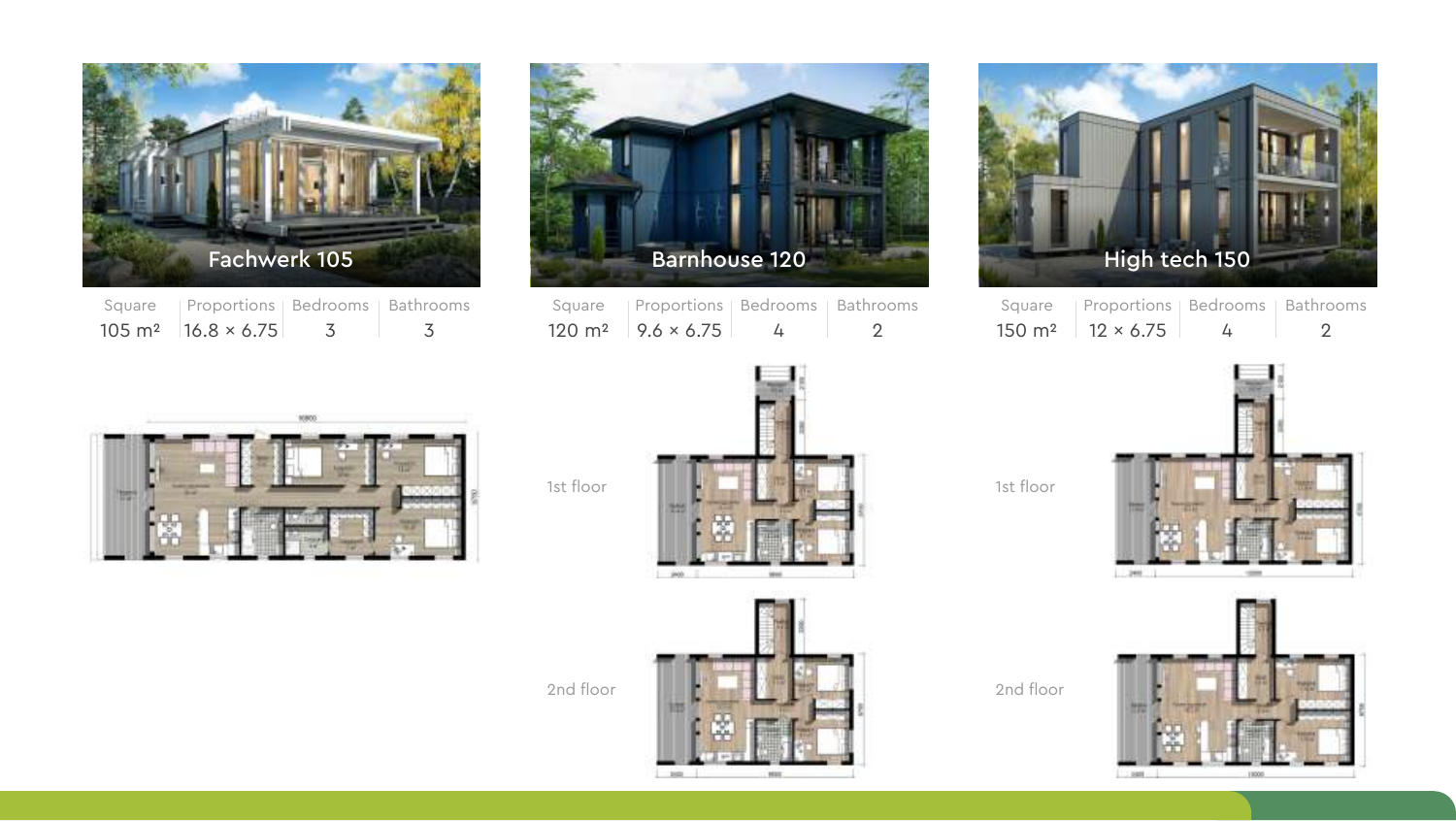#### **Wood product specification**

| Name                                       | Length     | Width         | Thickness     | Quality                                                  | $Price$ **           |
|--------------------------------------------|------------|---------------|---------------|----------------------------------------------------------|----------------------|
| Crosslinked wood panel molded <sup>*</sup> | up to 16 m | up to 3,6 m   | 60-400 mm     | Category C<br>two industrial sides, stitching required   | 530 €/m <sup>3</sup> |
| Crosslinked wood panel molded <sup>*</sup> | up to 16 m | up to $3,6$ m | $60 - 400$ mm | Category B<br>one side is front, the other is industrial | 590 €/m <sup>3</sup> |
| Crosslinked wood panel molded <sup>*</sup> | up to 16 m | up to 3,6 m   | 60-400 mm     | Category A<br>two front sides                            | 640 €/m <sup>3</sup> |
| Crosslinked timber panel<br>with cutout    | up to 16 m | up to $3,6$ m | $60 - 400$ mm | Category C<br>two industrial sides, stitching required   | 620 €/m <sup>3</sup> |
| Crosslinked timber panel<br>with cutout    | up to 16 m | up to $3,6$ m | 60-400 mm     | Category B<br>one side is front, the other is industrial | 670 €/m <sup>3</sup> |
| Crosslinked timber panel<br>with cutout    | up to 16 m | up to 3,6 m   | 60-400 mm     | Category A<br>two front sides                            | 720 €/m <sup>3</sup> |

\* The calculation of volumes is based on the volume of "rough" panels required for the manufacture of the kit.

 $\ast\ast$  The information is for informational purposes only, it is not a public offer. Prices are indicated on the terms of FCA delivery. Prices are valid on the day the presentation is sent.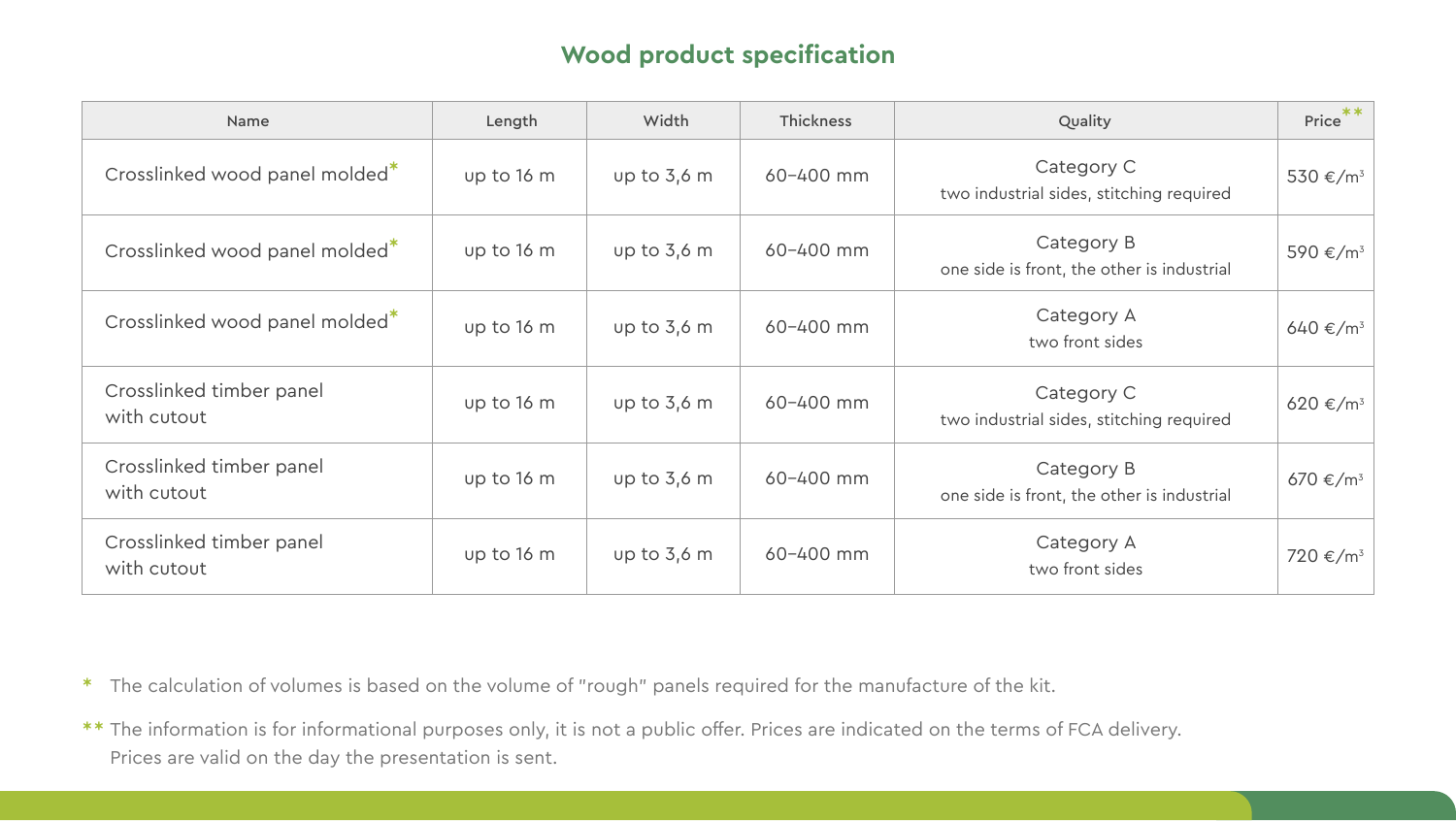| Name                                             | Length     | Width          | Thickness      | Quality                       | $Price$ **           |
|--------------------------------------------------|------------|----------------|----------------|-------------------------------|----------------------|
| GrO Thermo (wood insulation<br>/ PIR insulation) | up to 11 m | up to 3 m      | 206 mm         | Category A<br>two front sides | 690 €/m <sup>3</sup> |
| GrO Thermo (wood insulation<br>/ PIR insulation) | up to 11 m | up to 3 m      | 286 mm         | Category A<br>two front sides | 580 €/m <sup>3</sup> |
| Glued laminated timber (pine)                    | up to 12 m | 185 mm         | 160-280 mm     |                               | 570 €/m <sup>3</sup> |
| Glued laminated timber (Altai cedar)             | up to 12 m | 185-270 mm     | 160-280 mm     |                               | 850 €/m <sup>3</sup> |
| Structural glued laminated timber                | up to 12 m | $120 - 400$ mm | $120 - 400$ mm |                               | 850 €/m <sup>3</sup> |
| Dried / edge-surfaced lumber                     | up to 6 m  | up to 100 mm   | up to 200 mm   |                               | 250 €/m <sup>3</sup> |

We provide a full range of services for the design and development of project documentation

 $\ast\ast$  The information is for informational purposes only, it is not a public offer. Prices are indicated on the terms of FCA delivery. Prices are valid on the day the presentation is sent.